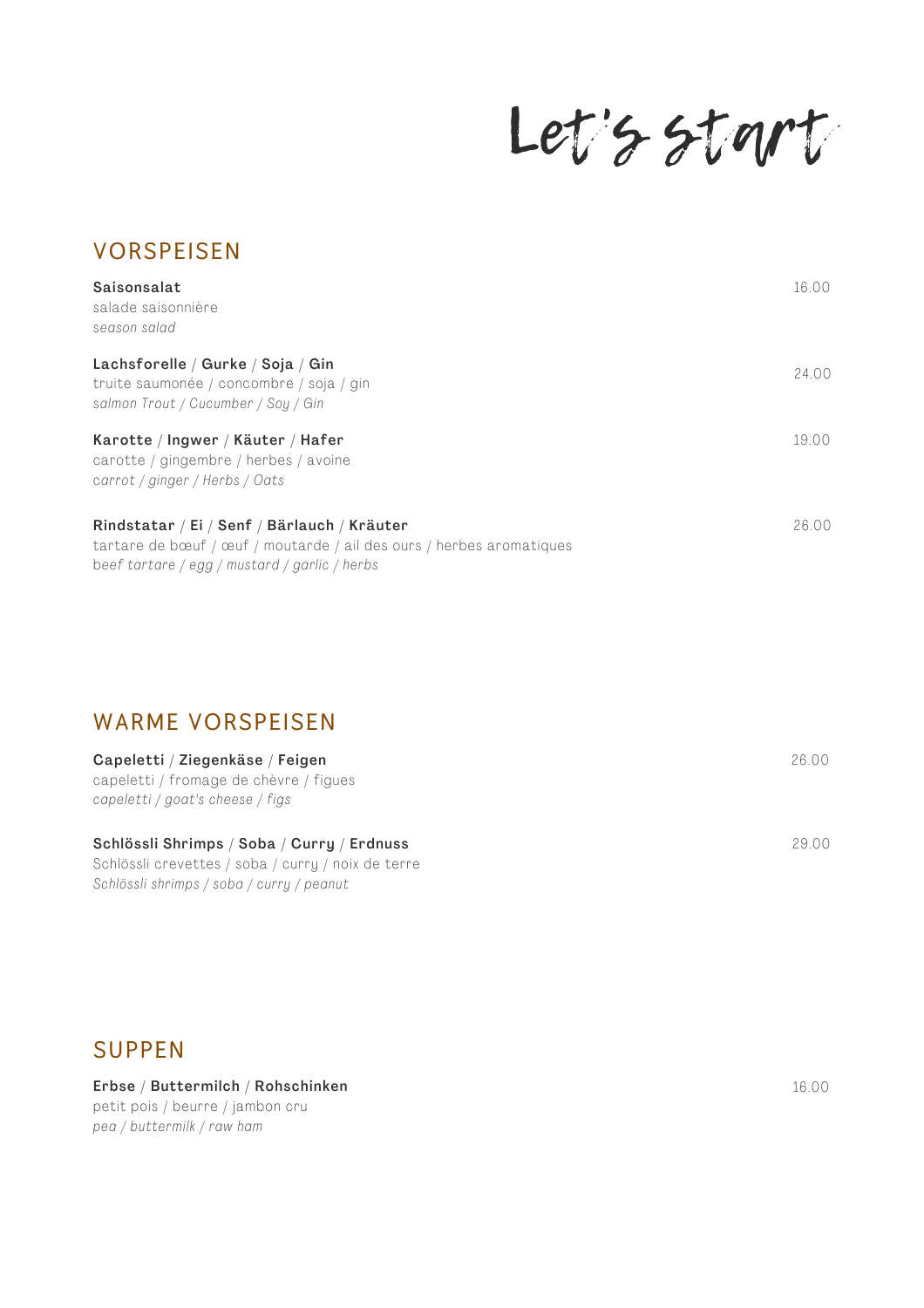## Main course

## **HAUPTSPEISEN**

| Spanferkel / Wurzelgemüse / Apfel<br>cochon de lait / légumes-racines / pomme<br>suckling pig / root vegetables / apple                                                                  | 46.00 |
|------------------------------------------------------------------------------------------------------------------------------------------------------------------------------------------|-------|
| Weidelamm / Erbse / Minze / Szechuan-Pfeffer<br>agneau de pré / petit pois / menthe / poivre du Sichuan<br>pasture lamb / pea / mint / Szechuan pepper                                   | 48.00 |
| Poulet "Gauloise" / mediteranes Gemüse/ Kräuter<br>poulet "Gauloise" / légumes méditerranéens / herbes aromatiques<br>chicken "Gauloise" / mediterranean vegetables / herbs              | 41.00 |
| Alpen Zander / Sauerampfer / Kartoffel/ Aprikose / Pilz<br>sandre des alpes / oseille / pomme de terre / abricot / champignon<br>alpine pikeperch / sorrel / potato / apricot / mushroom | 42.00 |

*serviert mit / servi avec / served with* Pommes / Pasta / Tessiner Polenta / Risotto frites / pâtes / polenta tessinoise / risotto f*rench fries / pasta / Ticino polenta / risotto*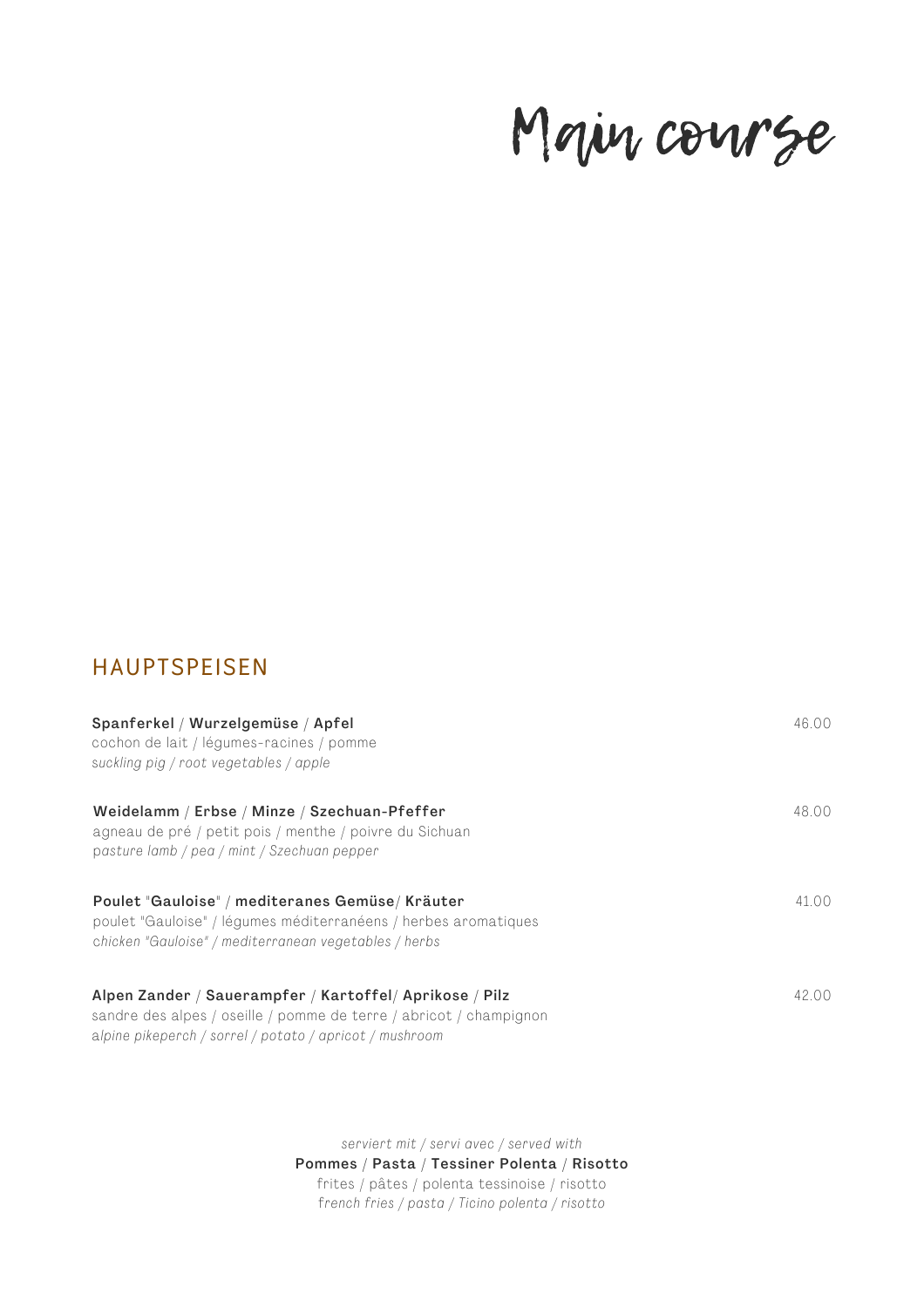## Specials

## **VEGI / VEGAN**

| Soba / Curry / Tofu / Mais / Kefe / Erdnuss<br>soba / curry / tofu / mais / pois mange-tout / cacahuètes<br>soba / curry / tofu / corn / sugar snap peas / peanut |                                         | 29.00 |
|-------------------------------------------------------------------------------------------------------------------------------------------------------------------|-----------------------------------------|-------|
| Acquerello / Spinat / Fenchel / Parmesan<br>Acquerello / épinards / fenouil / parmesan<br>Acquerello / spinach / fennel / parmesan                                |                                         | 31.00 |
| <b>KLASSIKER</b>                                                                                                                                                  |                                         |       |
| Entrecôte Ojo de Agua 200 g<br>entrecôte Ojo de Agua 200 g<br>entrecôte Ojo de Agua 200 g                                                                         |                                         | 48.00 |
| Rindsfilet Ojo de Agua 200 g<br>filet de boeuf Ojo de Agua 200 g<br>beef fillet Ojo de Agua 200 g                                                                 |                                         | 58.00 |
| Cordon bleu<br>Cordon bleu<br>Cordon bleu                                                                                                                         |                                         | 39.00 |
|                                                                                                                                                                   | serviert mit / servi avec / served with |       |

#### Pommes frites / Gemüse

pommes frites / légumes *french fries / vegetables*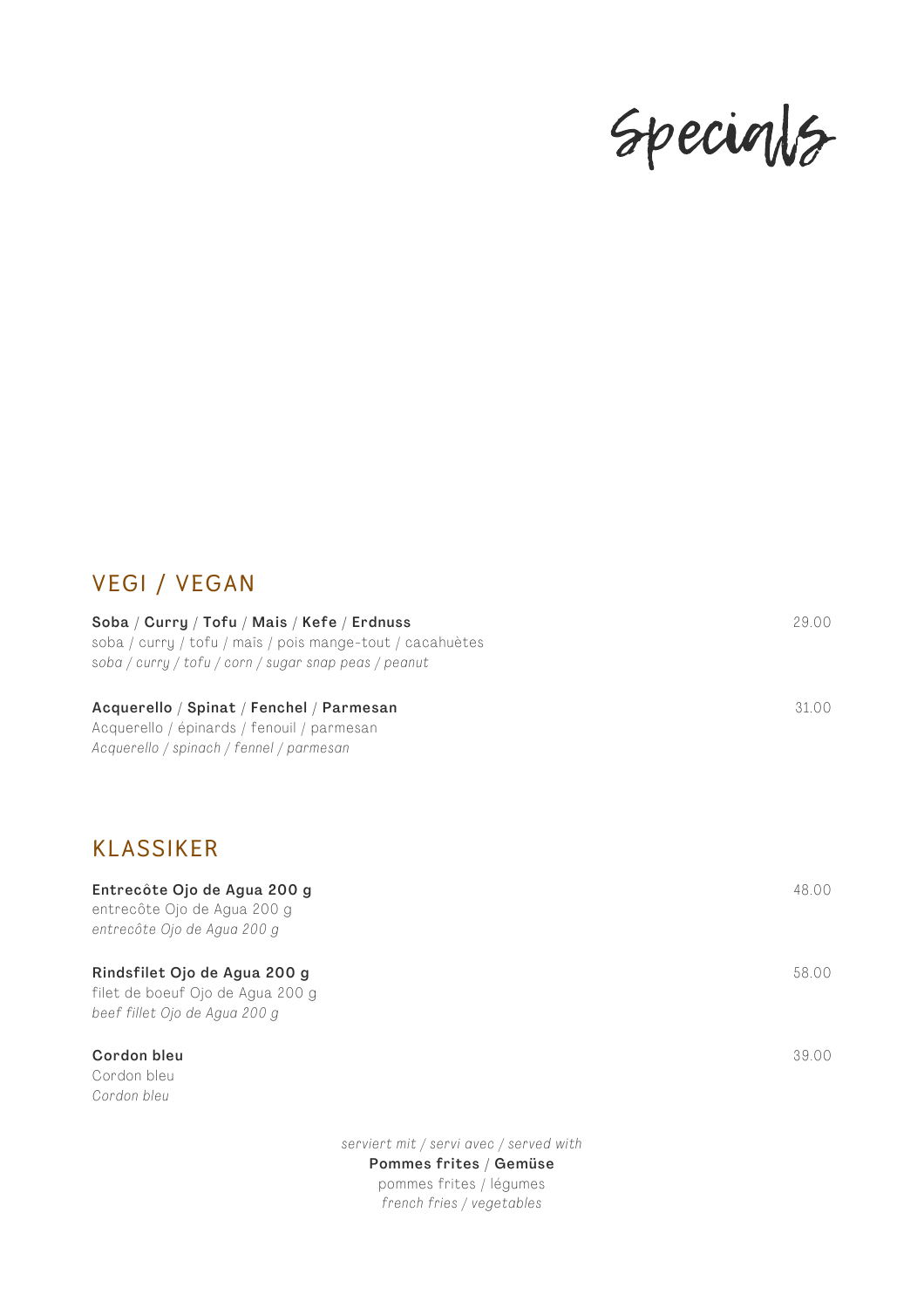# Dessert!

## **DESSERT**

Erdbeer / Schokolade / Basilikum Fraise / Chocolat / Basilic *Strawberry / Chocolate / Basi l*

Karotte / Apfel / Ingwer Carotte / pomme / gingembre *Carrot / Apple / Ginger*

Käsevariation variation de fromage *cheese variation*

17.00

16.00

15.00